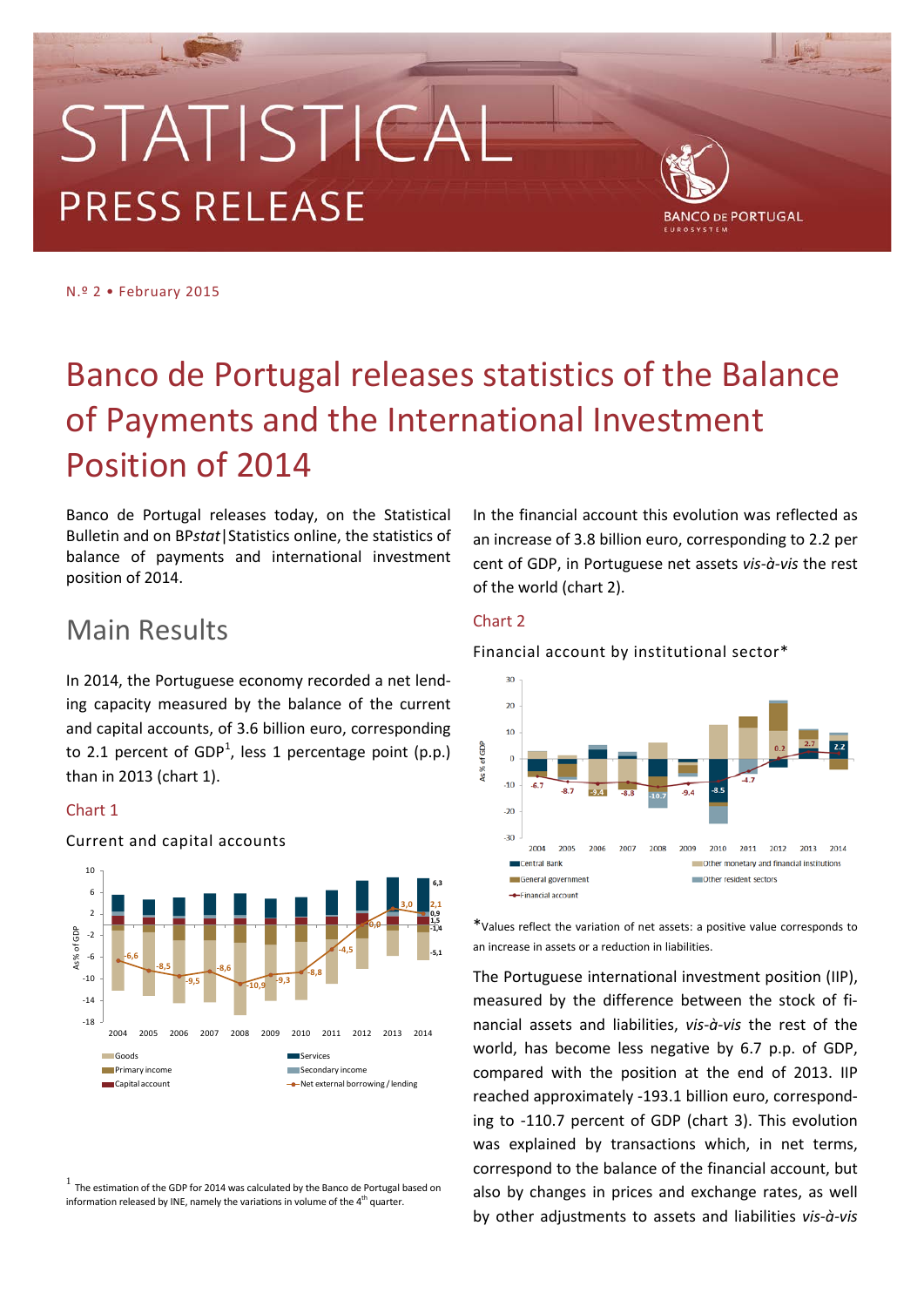the rest of the world. In 2014, price changes contributed with 2.1 p.p. of GDP to the overall change in the IIP, where the following contributions should be highlighted:

i) Gold price appreciation, with impact on the reserve assets of the central bank;

ii) Devaluation of resident banks and non-financial corporations' shares owned by non-residents, in the form of direct investment.

With a contrary effect, IIP also reflected the asset devaluations of external direct investment of nonmonetary financial institutions except insurance companies and pension funds, and an appreciation of general government liabilities in the form of securities owned by non-residents.

At the end of 2014, net external debt stood at 182.4 billion euro, equivalent to 104.5 percent of GDP, more 3.8 p.p. than the observed at the end of 2013.

#### Chart 3

International investment position, by institutional sector



## Current and capital accounts

In 2014, the current and capital accounts balance, in percentage of GDP, decreased 1 p.p., when compared to 2013. All components but secondary income contributed to this result. The deficits in goods and primary income accounts increased by 0.5 p.p. and 0.4 p.p. of GDP, respectively, while the positive balances of the services account and capital account diminished 0.1 p.p. of GDP. On the contrary, the secondary income balance improved 0.1 p.p. of GDP, compared with 2013 (chart 4).

#### Chart 4

Current and capital accounts – decomposition of the annual change in the overall balance



The trade account (goods and services account) reached a global positive balance of 2 billion euro, which compares with 3 billion euro in 2013 (chart 5). In 2014, the trade account recorded surpluses from April to October. Throughout the year, the exports of goods and services increased 2.5 percent and imports increased 4.1 percent (in 2013, 6.6 percent and 1.7 percent, respectively).

#### Chart 5



The deficit of the goods account increased approximately 0.5 p.p. of GDP, reaching 9 billion euro in 2014. Imports increased 3.3 percent, surpassing the growth of exports, in 1.7 percent. The services account in 2014

#### Accumulated trade balance